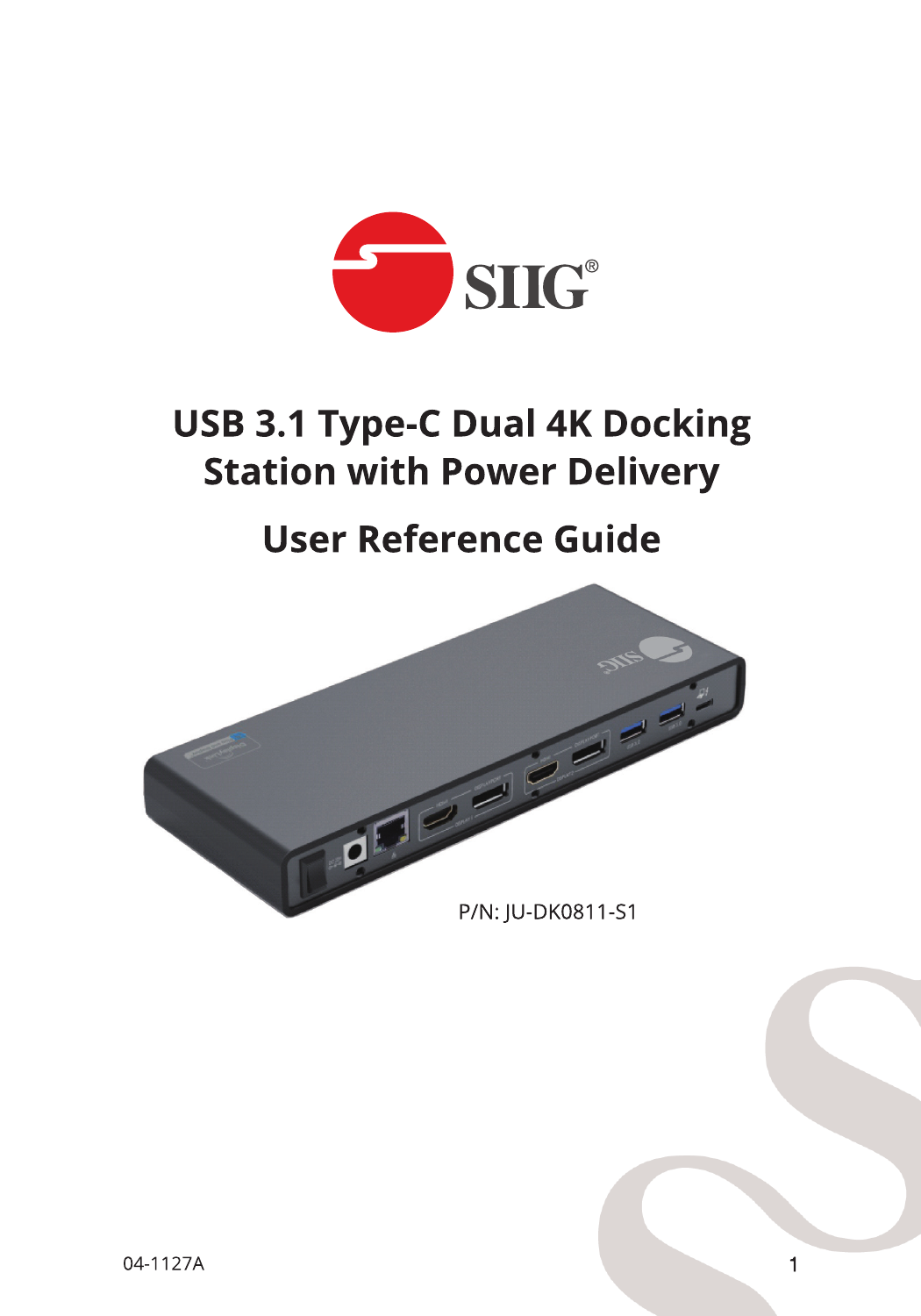## **Introduction**

The *USB 3.1 Type-C Dual 4K Docking Station* adds additional expansion ports to your computer via a single USB 3.1 Type-C cable.

### **Features and Benefits**

- Includes 100W power adapter to provide enough power for connected peripherals. Supports PD charging up to 60W to charge your laptop
- Industry recognized DisplayLink<sup>®</sup> technology - Supports single 5K@60Hz Ultra HD video output through dual DisplayPort
- Flexible video interface enables dual 4K@60Hz through HDMI/HDMI, DP/DP, or HDMI/DP with 5.1ch Surround Sound

## **System Requirements**

- Desktop or laptop computer with an available USB 3.1 Type-C port
- Windows<sup>®</sup> 10 (32-/64-bit) / 8 (32-/64-bit) / 7 (32-/64-bit)
- Mac  $OS X^{\circledast}$  10.7 or later

## **Package contents**

- USB 3.1 Type-C Dual 4K Docking Station with Power *Delivery*
- Power Adapter
- USB 3.1 Type-C to Type-C cable
- • Driver CD
- • User Reference Guide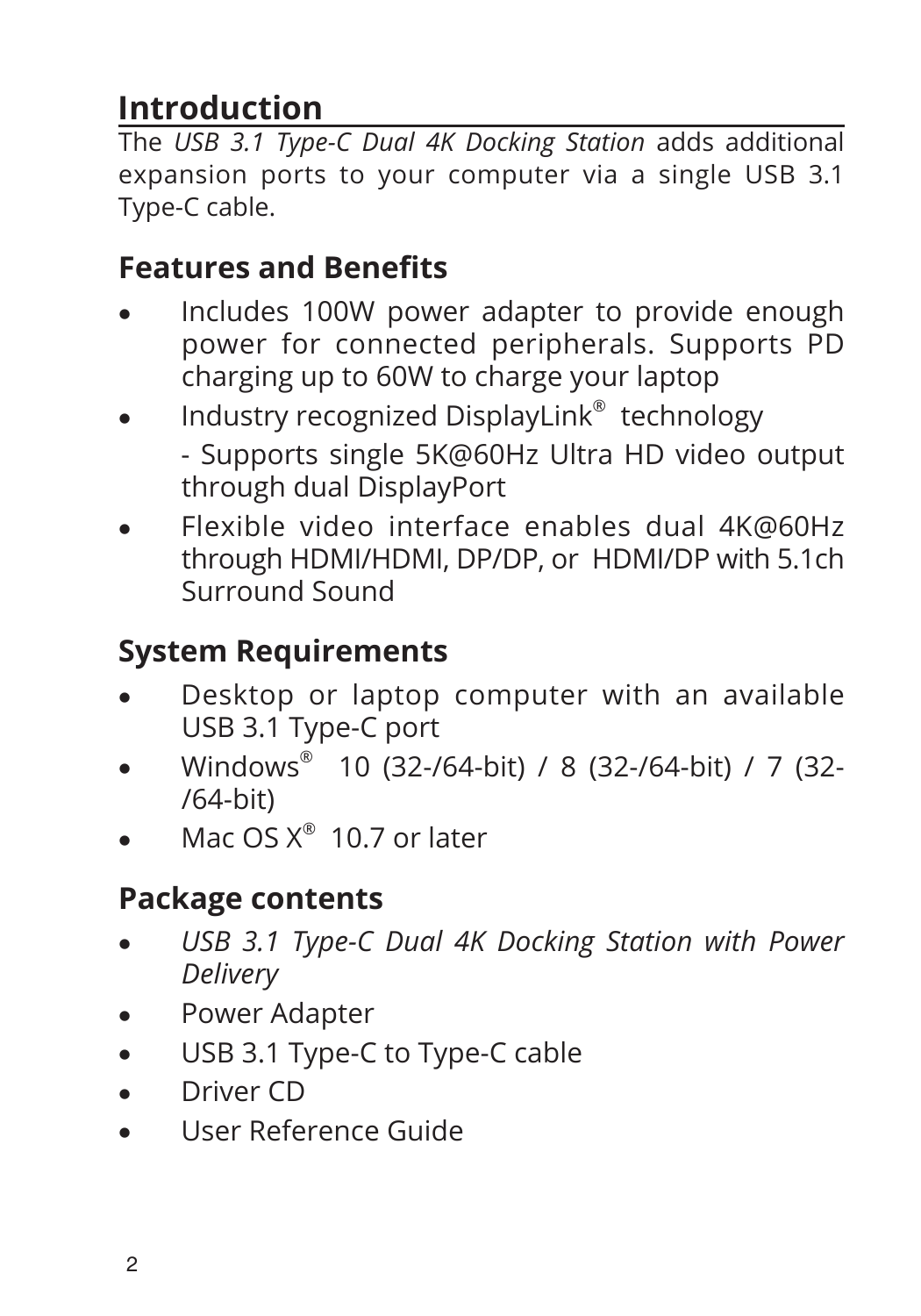## Layout





- **USB 3.0 port:** Connects to USB 3.0 devices 1.
- $2.$ **USB-C port:** Connects to USB-C devices
- $\overline{3}$ . **Power LED:** Lights up when the power is on
- Speaker jack: Connects to a speaker or earphone  $\mathcal{A}_{\cdot}$
- **MIC jack:** Connects to a microphone 5.
- **Power switch:** Turns On/Off the Docking Station 6.
- $7.$ **Power jack:** Connects to the power adapter
- RJ45 port: Connects to an Ethernet network 8.
- 9. **HDMI:** Connects to HDMI displays
- $10.$ **DisplayPort:** Connects to DisplayPort display(s)\* \*Note: In order to support 5K video output, must connect BOTH DisplayPort outputs to a SINGLE 5K DisplayPort TV/Monitor
- $11.$ **USB-C in:** Connects to a USB-C port, use only the supplied USB-C cable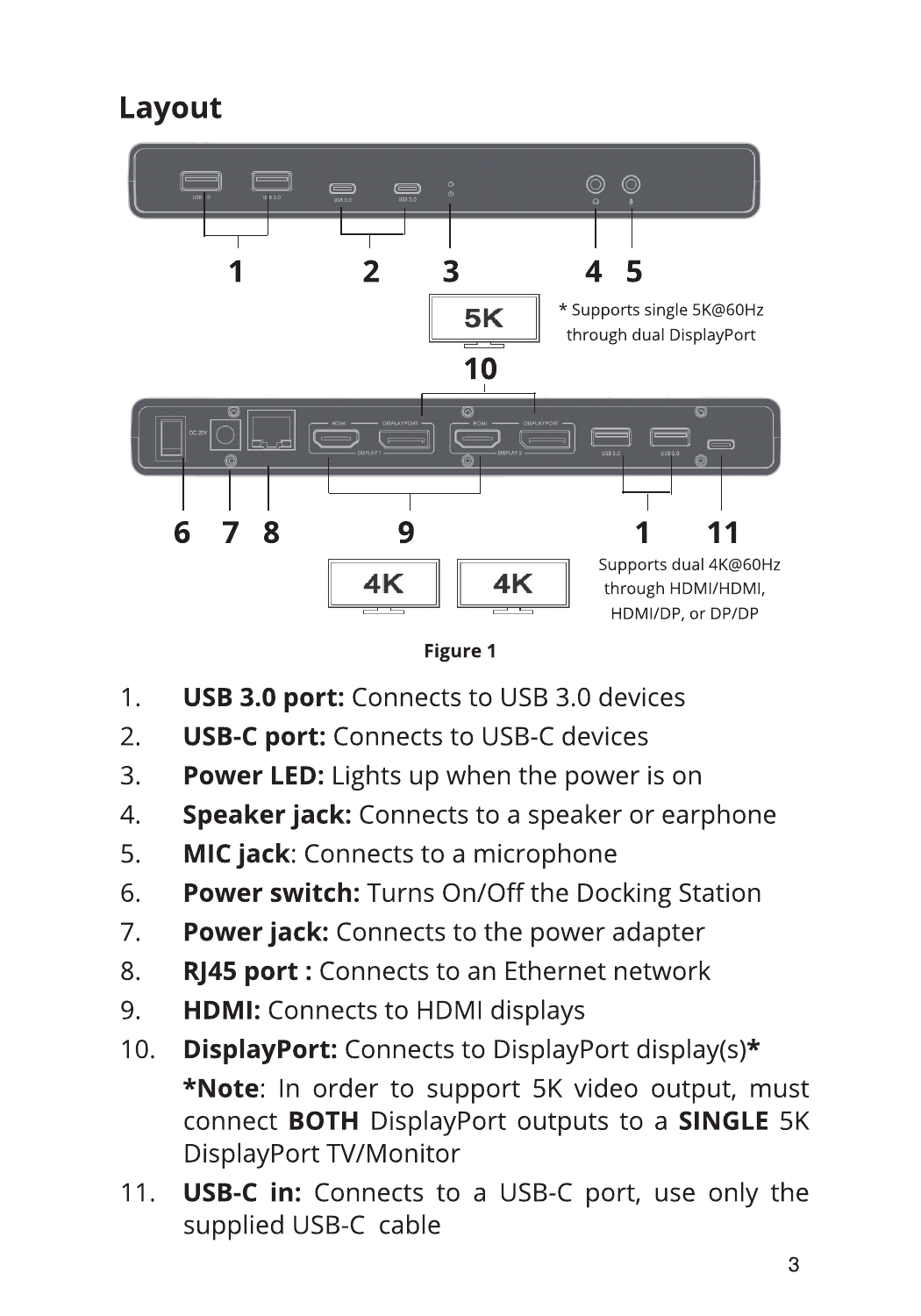## **Application**

The image below shows the varied peripheral devices supported by the dual video docking station.



**Figure 2: Connections**

## **Software Installation**

Make sure the proper version driver for your graphics card is installed, the *USB 3.1 Type-C Dual 4K Docking Station* is not designed to work with Windows' **Standard VGA Graphics Adapter** driver.

**Important**: Do not plug the *docking station* into the computer until instructed to do so.

- 1. Insert the driver CD. The Auto-play pop-up window will display. If not, browse the CD/DVD manually.
- 2. Run **Setup.exe**, and click **Yes** at the **User Account Control** window.
- 3. **DisplayLink Graphics** window appears, select **Install** at "system check" stage.
- 4. At "First connect" stage, connect your second monitor to the *Docking* and turn it on.
- 5. Connect the **Power Adapter**, then plug the power adapter into a power outlet.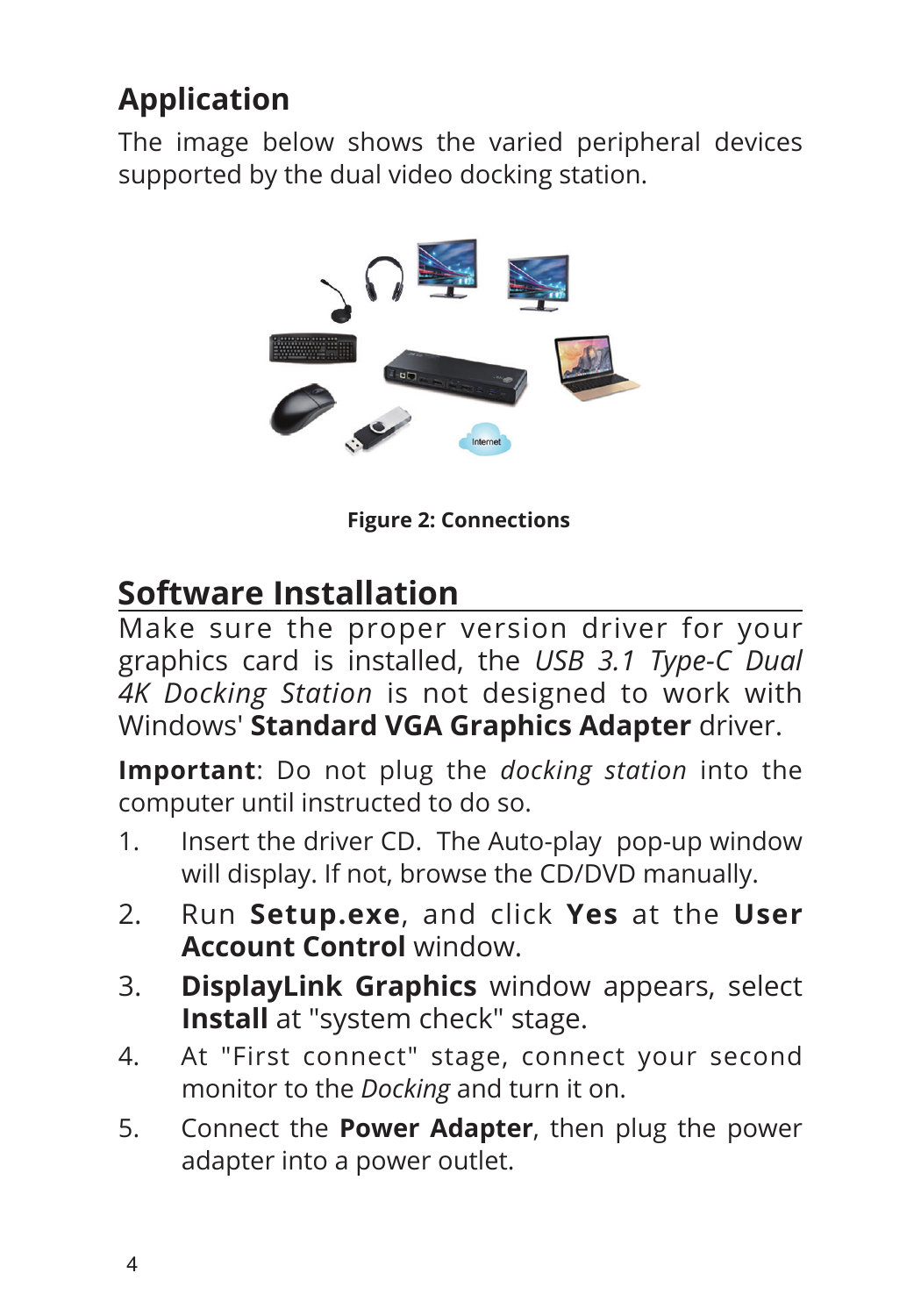- 6. Plug the *Docking Station* into an USB 3.1 Type-C port of the computer using the included USB 3.1Type-C cable respectively. When the *Docking Station* is detected, the Final Setup will run automatically.
- 7. Once the Final Setup is done, an "Installation complete" message shows, at that time select **Finish**.
- 8. Restart the computer and the *Docking* is ready for use.

## **To Verify Windows Installation**

1. From the desktop, right click **This PC**, **Computer**, or **My Computer**, then click **Manage.**

*For Windows 10 / 8 / 7 / XP*: Click **Device Manager**.

2. Double click **Display Adapters**.

**5K Graphic Docking** should be displayed.

**Note**: If there is a **B** (yellow question mark) or **B** (exclamation mark) next to that item, then the driver is not properly installed. In this case, please delete the item, unplug the *Docking* and repeat the driver installation steps.

## **Multi-Monitor Configuration**

The add-on monitors can be configured by clicking the utility icon and selecting **DisplayLink Manager** or **Video Setup**. The configuration page can also be opened using the steps below.

Position the mouse anywhere on the desktop:

- 1. *For Windows 10:* Right click, then select Display settings.
- 2. *For Windows 8 /7:* Right click, then select Screen resolution.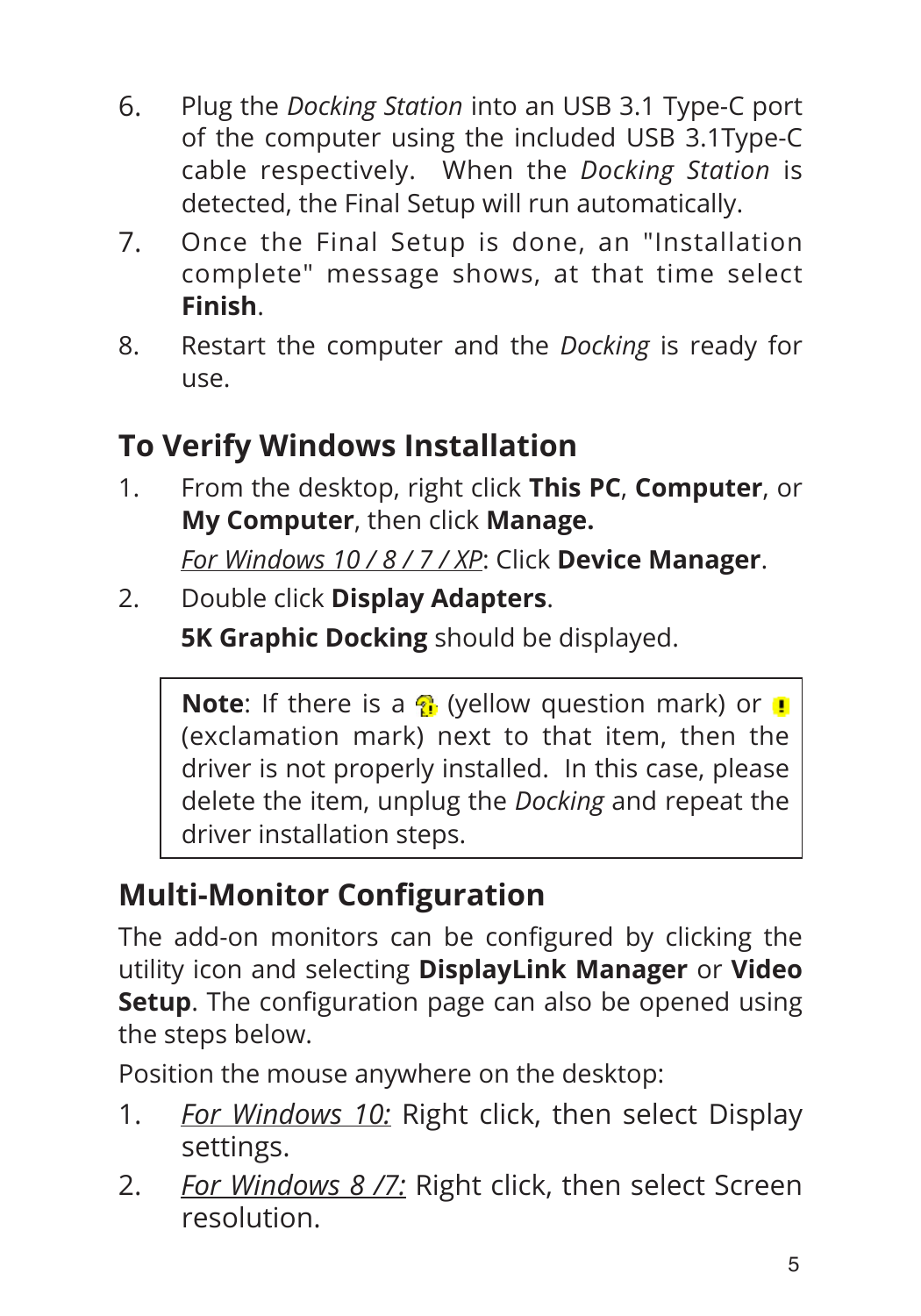## **Extended Mode**

- 1. Open the configuration page.
- 2. In the **Display** drop-down menu, select the preferred monitor.

*For Windows 10 / 8 / 7*: In the **Multiple displays**  drop-down menu, select **Extend desktop to this display**.

- 3. Click **APPLY** to confirm and close the settings screen.
- 4. Once the setting is completed, simply drag and drop the application icons or the opened window, in restore down mode, to the add-on display. However, some applications may not support the extended desktop add-on display.

# **Mirror Mode**

- 1. Open the configuration page.
- 2. In the **Display** drop-down menu, select the preferred monitor. *For Windows 10 / 8 / 7*: Check **Multiple displays**, then select **Duplicate these displays**.
- 3. Click **APPLY** to save your changes.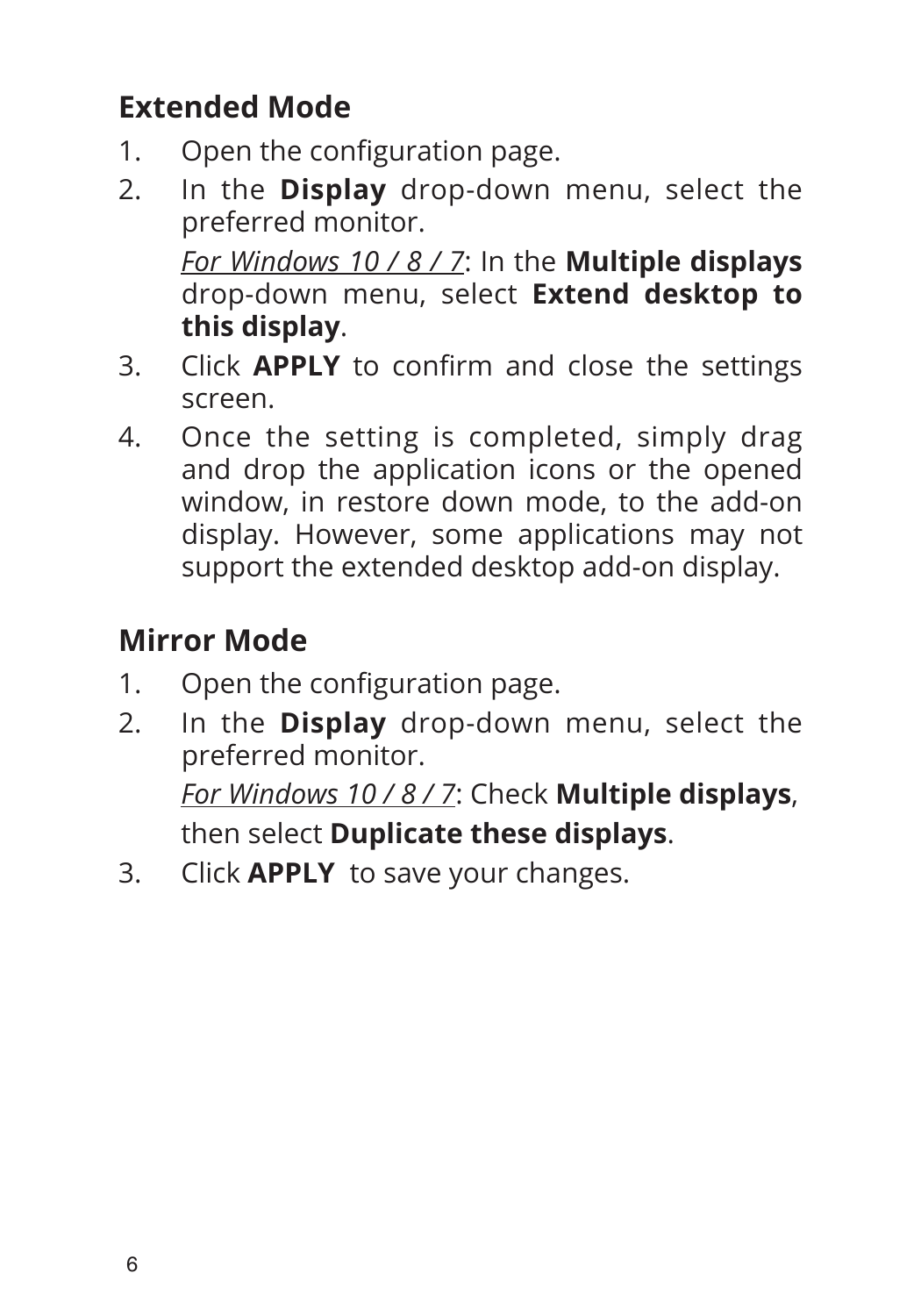### **Windows Shortcut**

Press **Windows key** and **P** to bring up the menu and choose a desired mode



**Figure 3: Windows Shortcut**

#### **Cursor Disappearing**

In some cases, when removing the *Docking* while in extended mode, the desktop will still be paired to the add-on monitor(s) and the mouse cursor may not return to the primary monitor. If this happens, connect the add-on monitor(s) and *Docking* again or keep moving the mouse.

#### **Video Playback in Extended Mode**

If the video or DVD playback quality is poor or skips frames in the extended mode, please playback on the primary monitor instead of the add-on monitors.

## **Uninstall the Driver**

#### **Windows 10 (32-/64-bit) / 8 & 7 (32-/64-bit)**

- 1. Open **Control Panel**> **Programs**> **Programs and Features**.
- 2. Click **DisplayLink Graphics Driver**, click **Uninstall**, then click **Yes**.
- 3. At **User Account Control**, click **Yes**, and click **OK**.
- 4. Click **Yes** to restart the computer.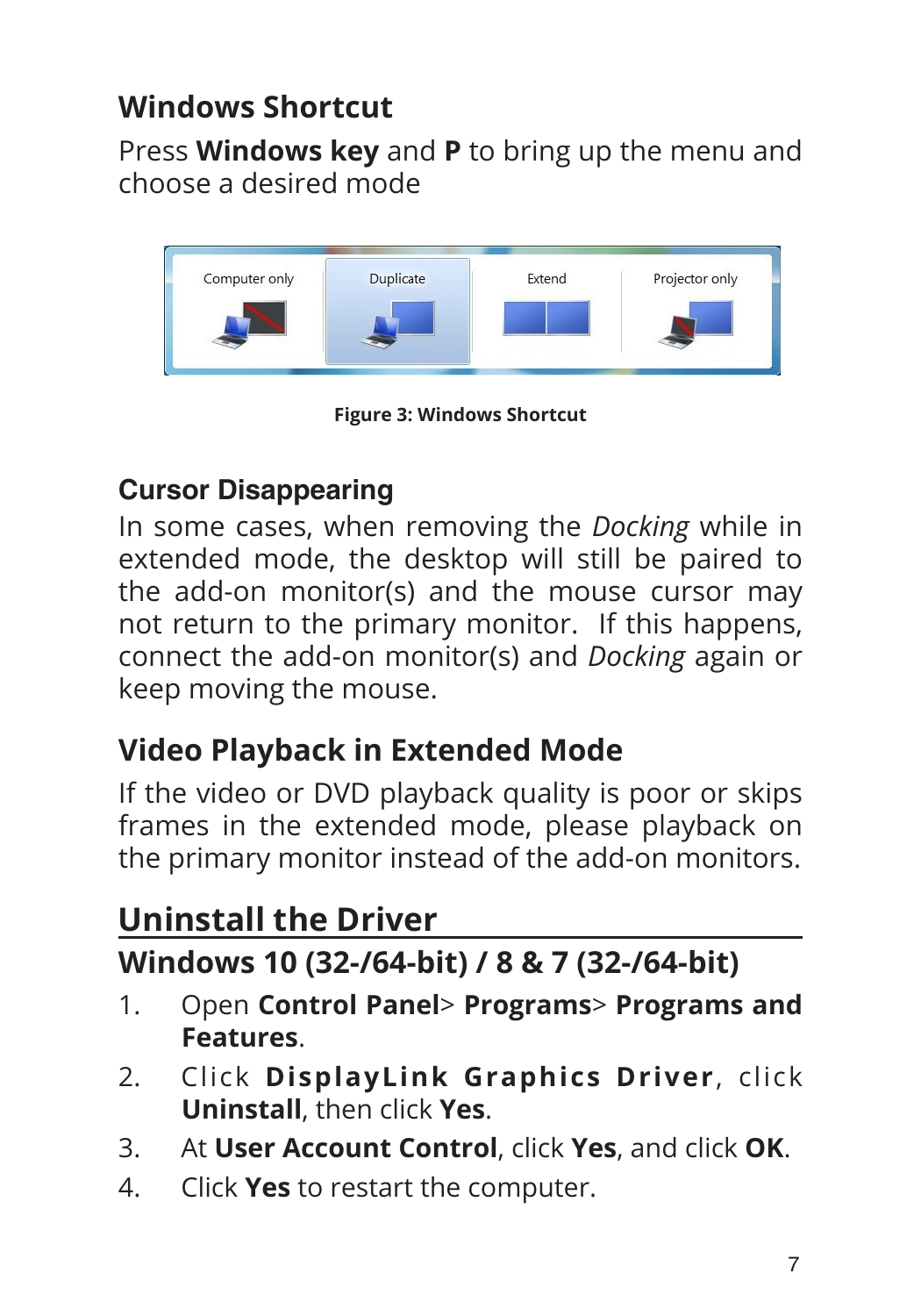### **Mac OS Driver Installation**

- 1. Connect your second monitor to the *USB 3.1 Type-C Docking Station* and turn it on, then plug the *Docking Station* into the computer.
- 2. Insert the driver CD, then double click **Driver**  CD icon on the Desktop.
- 3. Choose the Mac folder according to your OS.
- 4. Double click **DisplayLink\_OSX\_....dmg**
- 5. At the DisplayLink Installer, double click **DisplayLink Software Installer.pkg**.
- 6. At the Introduction, click **Continue** one to two times as needed.
- 7. At the License, click **Continue**, and **Agree**.
- 8. At the Destination Select screen, click **Continue**. Skip this step if not prompted.
- 9. At the Installation Type screen, click **Change Install Location** if you want to change the default folder; otherwise, click **Install**, then click **Continue Installation**.
- 10. Type in Name and Password, click **OK** or **Install Software**, then click **Continue Installation**.
- 11. Click **Restart** to complete the installation.

#### **To Verify Driver Installation**

- 1. Click the Apple logo from the top menu bar.
- 2. Click **About this Mac**, **More Info...**, **System Report**.
- 3. Under Software/Extensions, both **DisplayLink Driver** and **DisplayLinkEthernetDriver** will be displayed.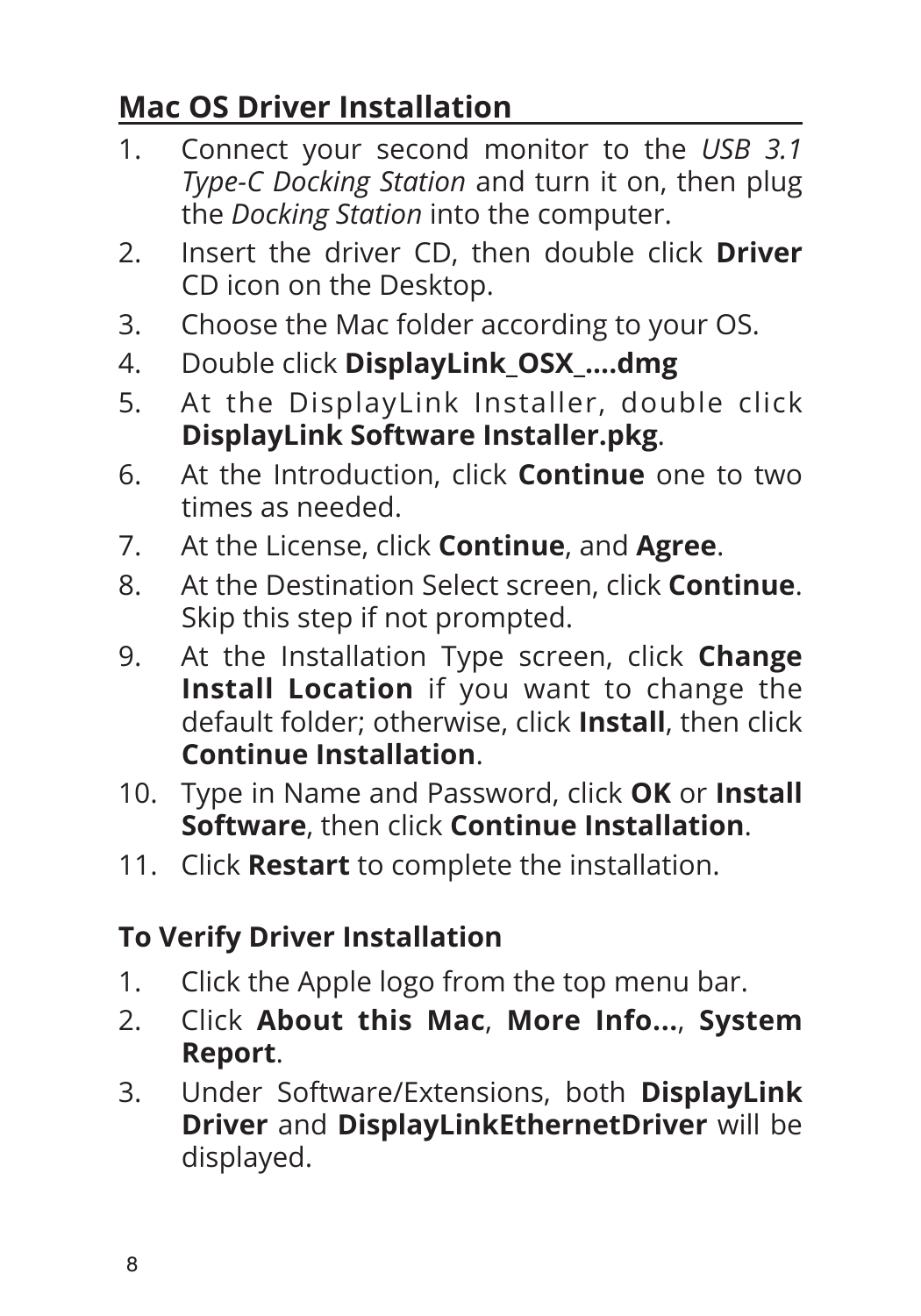## **Mac Display Utility**

Click the utility icon in the taskbar to change the modes or resolutions, or double click **System Preference**, click the Display icon, then select the **Arrangement** pane.

#### **Setting the Display Resolutions**

Select an available resolution from the Display Preferences window. The resolutions available depend on both the *Docking Station*and the capabilities of the connected display.

| m.<br>$\langle$ $\rangle$<br>$\bullet\bullet\circ$                                                  | EV3237                                                                                          | Q Search                                                                                                                                                                                                                                                                                                                | $\circledcirc$              |
|-----------------------------------------------------------------------------------------------------|-------------------------------------------------------------------------------------------------|-------------------------------------------------------------------------------------------------------------------------------------------------------------------------------------------------------------------------------------------------------------------------------------------------------------------------|-----------------------------|
| Arrangement<br><b>Display</b><br>Color                                                              |                                                                                                 |                                                                                                                                                                                                                                                                                                                         |                             |
|                                                                                                     | Resolution:<br>Best for display<br><b>O</b> Scaled                                              |                                                                                                                                                                                                                                                                                                                         |                             |
|                                                                                                     | Here's to th<br>Here's to<br>troublemail<br>Here's<br>troublem<br>nnes wh<br><b>Larger Text</b> | $-0.0$<br>0.0.0<br>Here's to the crain one<br>Here's to the or<br><b><i>Indianapa</i></b> Parts<br>ones who see Nous all<br>troublemakers.<br>tyles. And they have not<br>can quote them, disape<br>ones who see t<br>Part, About the only the<br>rules. And they<br><b>Because they shange of</b><br><b>More Space</b> |                             |
| Using a scaled resolution may affect performance.                                                   |                                                                                                 |                                                                                                                                                                                                                                                                                                                         |                             |
| <b>Resolution list</b>                                                                              | Standard<br>Rotation:                                                                           | $\Diamond$                                                                                                                                                                                                                                                                                                              | Rotate<br>drop down<br>list |
| <b>AirPlay Display:</b><br>No Devices Detected                                                      | $\hat{\mathcal{C}}$                                                                             |                                                                                                                                                                                                                                                                                                                         |                             |
| $\left( 2\right)$<br><b>Gather Windows</b><br>Show mirroring options in the menu bar when available |                                                                                                 |                                                                                                                                                                                                                                                                                                                         |                             |

**Figure 4**

#### **Rotating a Display**

Configure the orientation using the **Rotate** drop down box, see **Figure 4**. Select the appropriate angle of rotation to match your display's set up.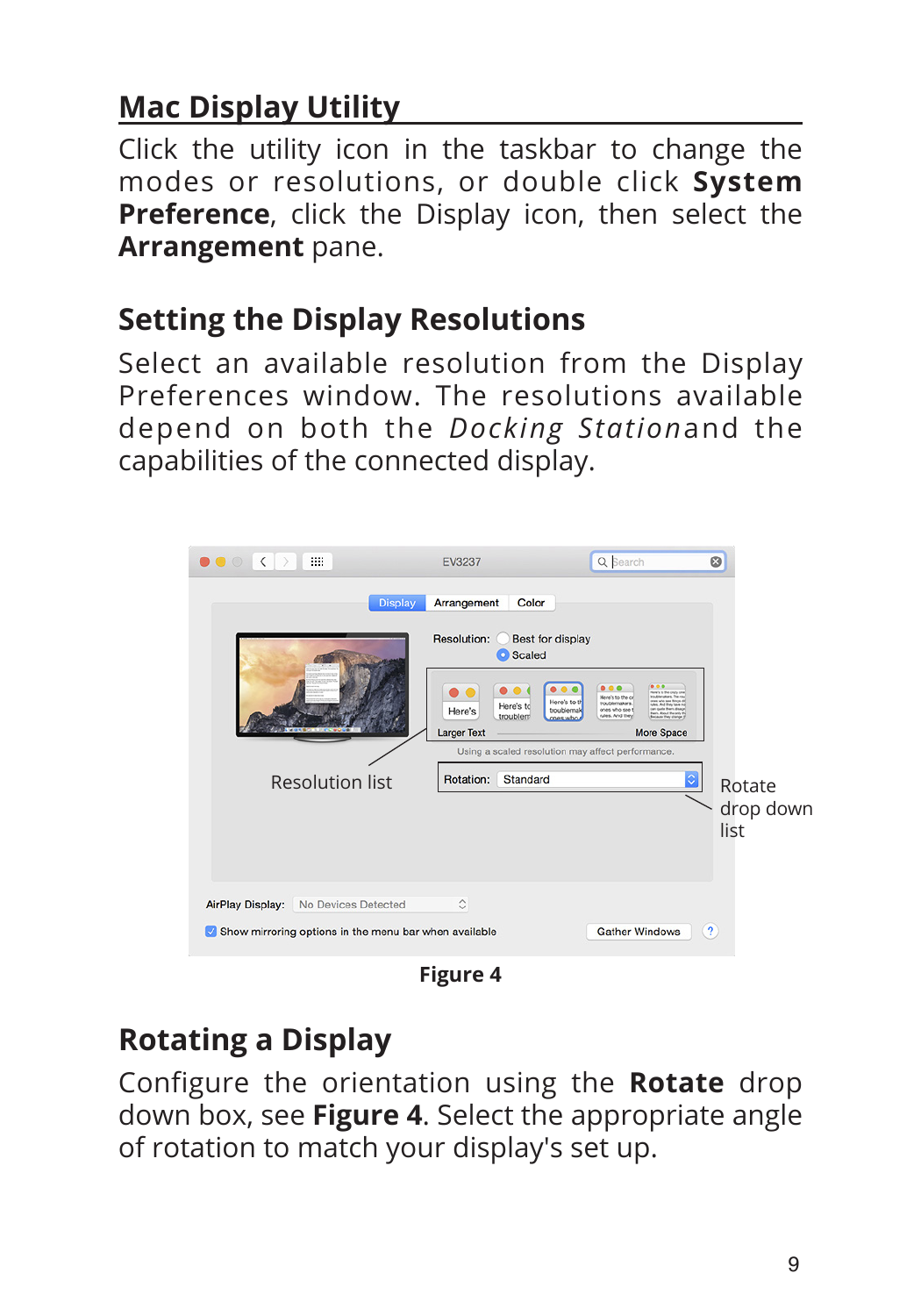### **Setting the Display to Mirror/Extend Mode**

Check Mirror Displays box on the Arrangement pane to enable mirror mode. Uncheck the box to set the display to extend mode. See Figure 5.



**Figure 5** 

#### **Changing the Main Display**

You can change the main display by moving the Menu Bar between the displays. Changing the main display affects where new windows appear and the position of the Docking Station see Figure 5.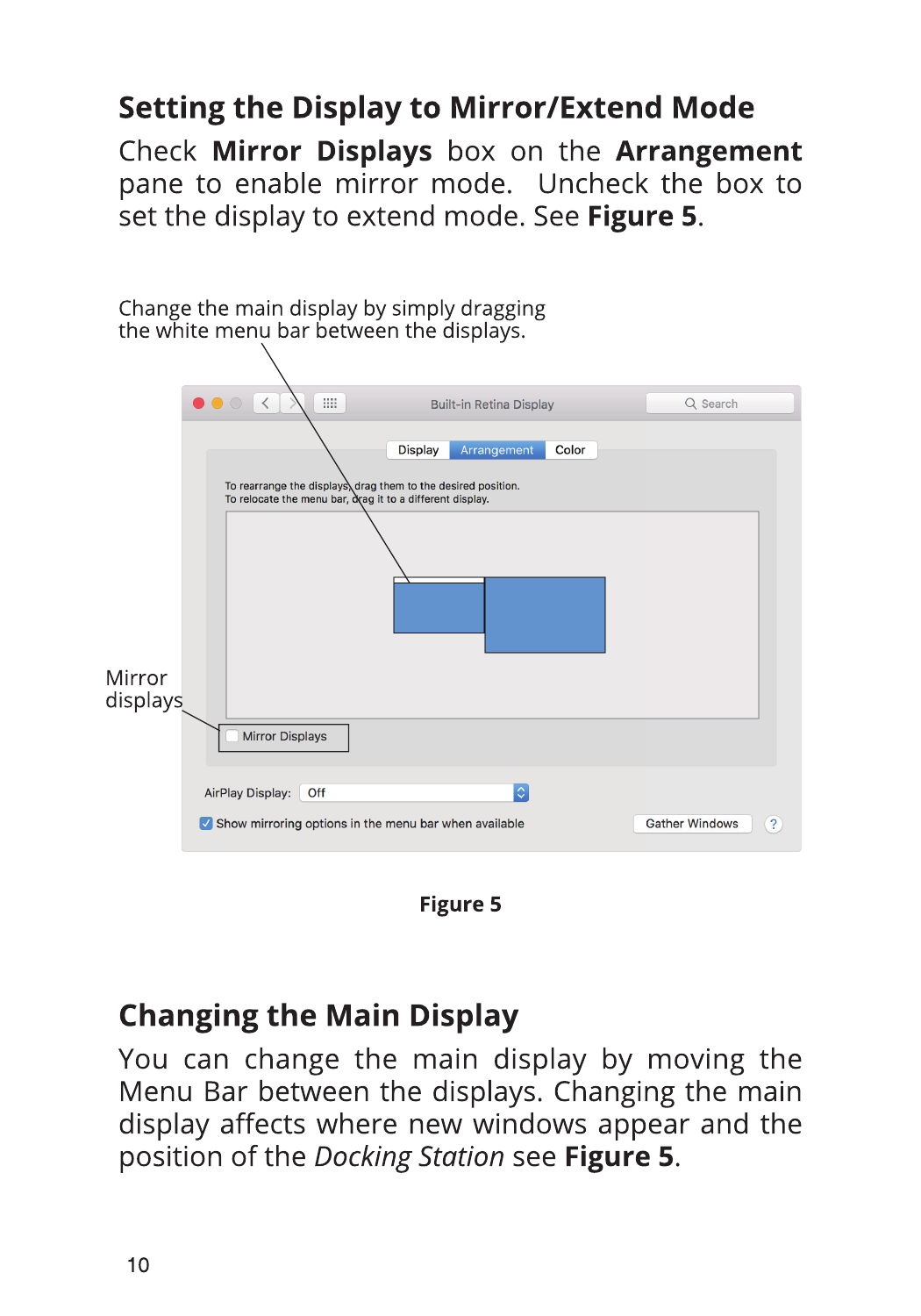## **Technical Support and Warranty**

**QUESTIONS?** SIIG's **Online Support** has answers! Simply visit our web site at *www.siig.com* and click **Support**. Our online support database is updated daily with new drivers and solutions. Answers to your questions could be just a few clicks away. You can also submit questions online and a technical support analyst will promptly respond.

SIIG offers a 2-year manufacturer warranty with this product. This warranty covers the original purchaser and guarantees the product to be free of any defects in materials or workmanship for two (2) years from the date of purchase of the product. This warranty is not transferable and is available only to the original purchaser of the product.

SIIG will, at our discretion, repair or replace (with an identical product or product having similar features and functionality) the product if defective in materials or workmanship. This warranty gives you specific legal rights, and you may also have other rights which vary from state to state. Please see our web site for more warranty details.

If you encounter any problems with this product, please follow the procedures below.

A) If it is within the store's return policy period, please return the product to the store where you purchased it.

B) If your purchase has passed the store's return policy period, please follow these steps to have the product repaired or replaced.

**Step 1:** Submit your RMA request. Go to **www.siig.com**, click **Support**, then **Request A Product Replacement** to submit a request to SIIG RMA or fax a request to 510-657-5962. Your RMA request will be processed, if the product is determined to be defective, an RMA number will be issued.

**Step 2:** After obtaining an RMA number, ship the product.

- Properly pack the product for shipping. All software, cable(s) and any other accessories that came with the original package must be included
- Include a copy of your original sales receipt inside the package with date of purchase and place of purchase circled and clearly visible
- Clearly write your RMA number on the top of the returned package. SIIG will refuse to accept any shipping package, and will not be responsible for a product returned without an RMA number posted on the outside of the shipping carton
- You are responsible for the cost of shipping to SIIG. Ship the product to the following address:

```
SIIG, Inc.
6078 Stewart Avenue
Fremont, CA 94538-3152, USA
RMA #:
```
• SIIG will ship the repaired or replaced product via Ground in the U.S. and International Economy outside of the U.S. at no cost to the customer